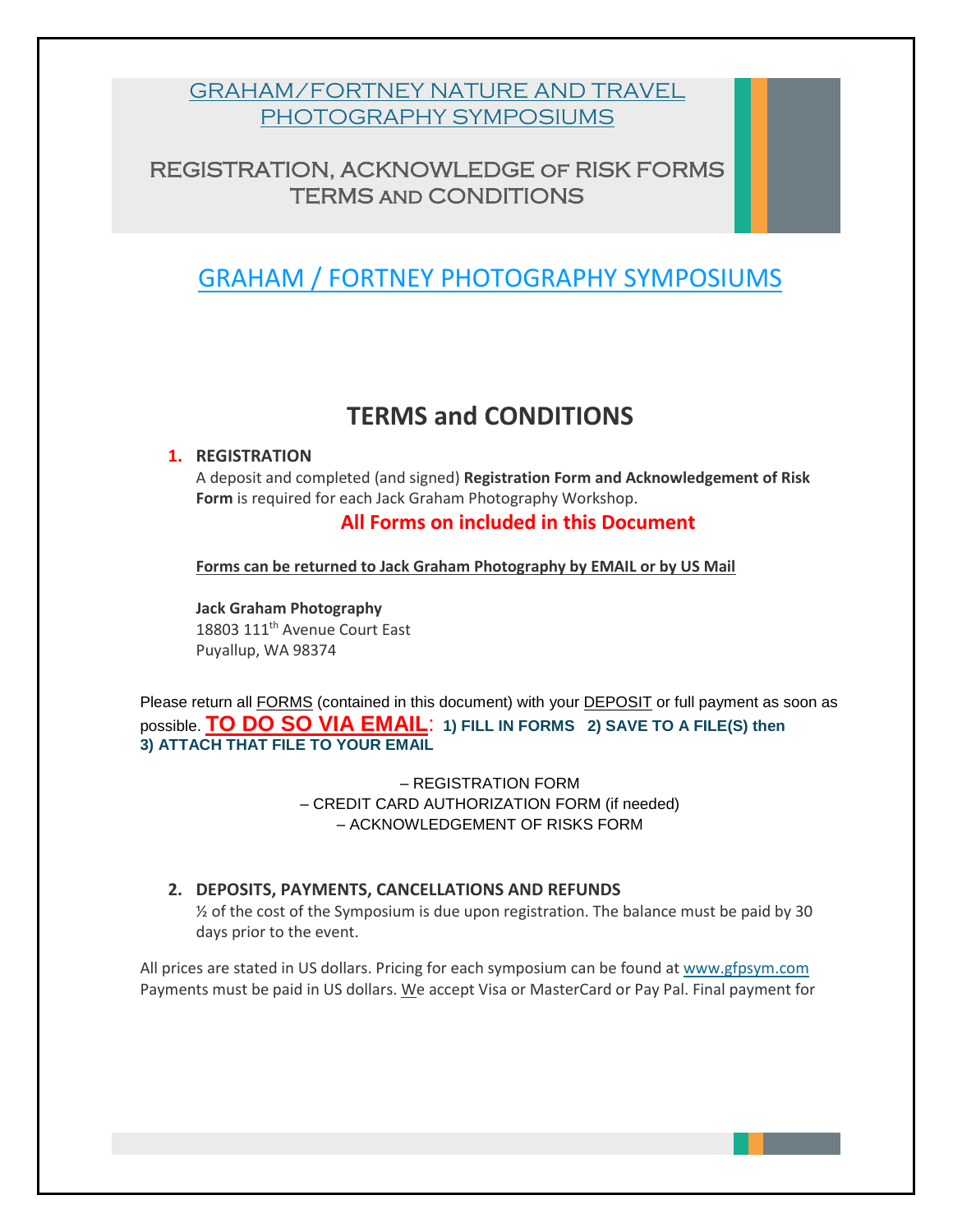the symposium is due 30 days priors to the event. Deposits are non-refundable and nontransferable.

We must receive written notice of your cancellation, at which time cancellation fees in the following amounts apply:

**If Written Cancellation is Received:**  90 + days before the start of the event: 100% of the deposit 89 to 31 days prior: 50% of the Deposit 30 or fewer days: 0% of the deposit Cancellation fees are not transferable.

#### A 5% service fee will be deducted from all refunded deposits (5% from the deposit total, not the workshop [cost)

Our obligations to the instructors, travel partners, and workshop assistants dictate that no refund of payments\* (*see note below*) will be made to you if you do not notify us of your withdrawal at least 30 days before the start of the workshop. No refund of fees will be made for no-shows or for withdrawal after the event begins.

#### 4**. HEALTH CONSIDERATIONS (for the field portion of our event)**

Itineraries and schedules for Jack Graham Photography Workshops are developed for average people in good health. Some of these trips require a bit more hiking over uneven ground than others, while carrying camera equipment. If you have questions or concerns about your fitness regarding a workshop, please let our office know before reserving your spot. We'll answer you honestly. Part of the registration requires that you do know of any physical or other conditions that would create any risk for you or others during our workshop. We reserve the right to request a doctor's statement of good health.

Thou we always will be of assistance should the need occur, we assume no responsibility for medical care or for special dietary requirements. We do ask for dietary needs but cannot guarantee these needs bare confirmed for our time together on our workshops. Many of our workshops are in remote locations. Attendees requiring special food items are encouraged to bring their own.

Should Jack Graham, Jack Graham Photography LLC or anyone acting on their behalf be required to incur attorney's fees and costs to enforce this agreement, the enrolling trip participant(s) agree(s) to indemnify and hold them harmless for all such fees and costs. In the event a lawsuit is filed, the enrolling participant(s) agree(s) to do so solely in the County of Pierce in the State of Washington.

# **WORKSHOPS DISCOUNTS**

Participation in a symposium does not qualify for addition discounts on future workshops provided by Jack Graham and Bill Fortney either together or individually.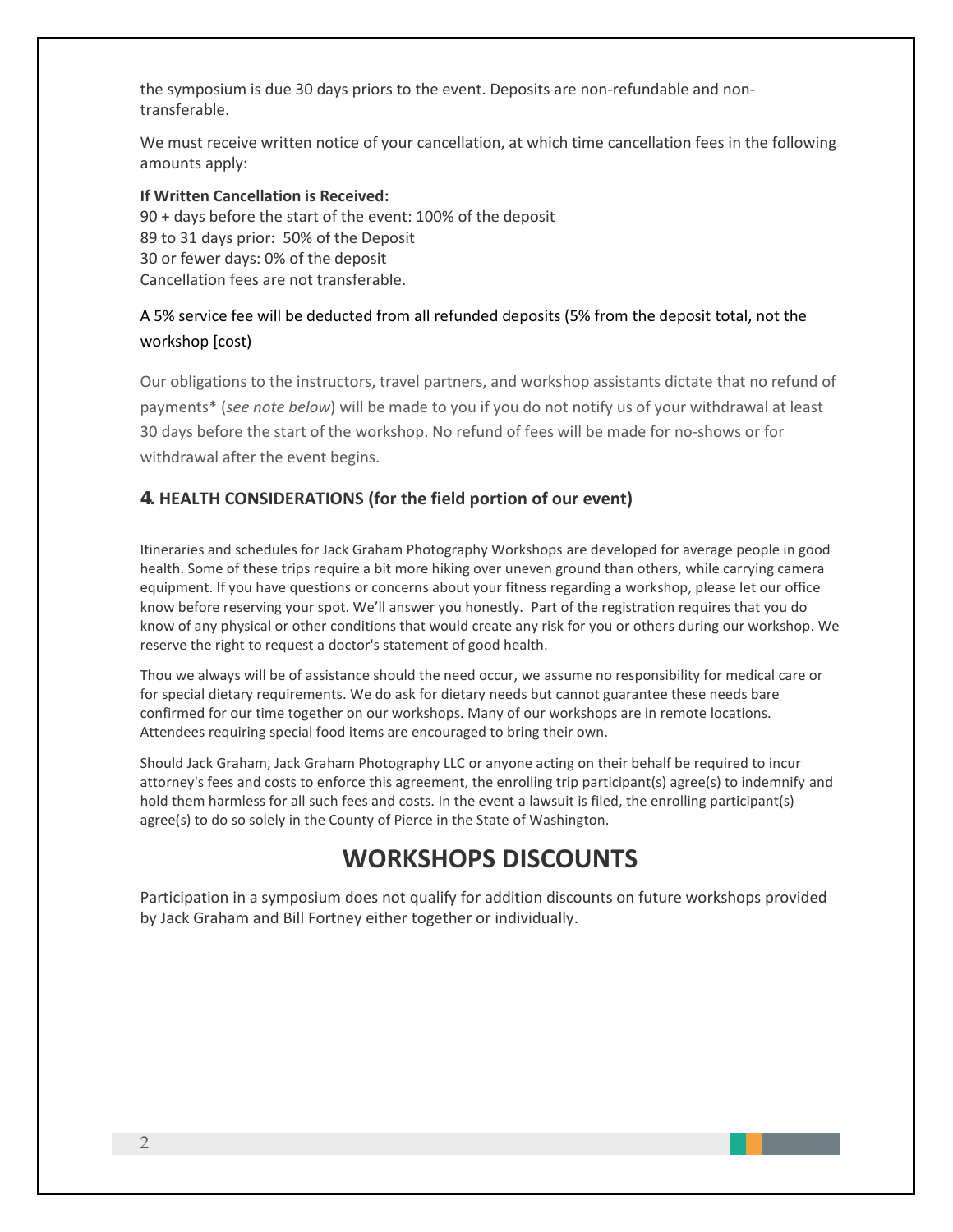## ACKNOWLEDGEMENT OF RISK FORM

In consideration of the services of, Jack Graham and Jack Graham Photo Workshops their officers, agents, employees, and stockholders, and all other entities associated with those businesses hereinafter collectively referred to as "Jack Graham Photo Workshops", I agree as follows:

Although Jack Graham Photo Workshops has taken reasonable steps to provide me with appropriate equipment and skilled guides so I can enjoy an activity for which I may not be skilled, Jack Graham Photo Workshops has informed me this activity is not without risk. Certain risks are inherent in each activity and cannot be eliminated without destroying the unique character of the activity. These inherent risks are some of the same elements that contribute to the unique character of this activity and can be the cause of loss or damage to my equipment, or accidental injury, illness, or in extreme cases, permanent trauma or death. Jack Graham Photo Workshops does not want to frighten me or reduce my enthusiasm of this activity, but believes it is important for me to know in advance what to expect and to be informed of the inherent risks. The following describes some, but not all, of those risks.

(Description of some but not all risks): There is a possibility of an accident or illness occurring in remote places and that food related illnesses could occur without access to immediate or timely medical treatment or facilities. There is a possibility for personal injury or property damage by wildlife or forces of nature during the workshop or while traveling to and from and during the workshop by bus, train, airplane or other vehicles.

I am aware that Jack Graham Photo Workshops entails risks of injury or death to any participant. I understand the description of these inherent risks is not complete and that other unknown or unanticipated inherent risks may result in injury or death. I agree to assume and accept full responsibility for the inherent risks identified herein and those inherent risks not specifically identified. My participation in this activity is purely voluntary, no one is forcing me to participate, and I elect to participate in spite of and with full knowledge of the inherent risks.

I acknowledge that engaging in this activity may require a degree of skill and knowledge different than other activities and that I have responsibilities as a participant. I acknowledge that the staff of Jack Graham Photo Workshops has been available to more fully explain to me the nature and physical demands of this activity and the inherent risks, hazards, and dangers associated with this activity.

I certify that I am fully capable of participating in this activity. Therefore, I assume and accept full responsibility for myself, including all minor children in my care, custody, and control, for bodily injury, death or loss of personal property and expenses as a result of those inherent risks and dangers identified herein and those inherent risks and dangers not specifically identified, and, as a result of my negligence in participating in this activity.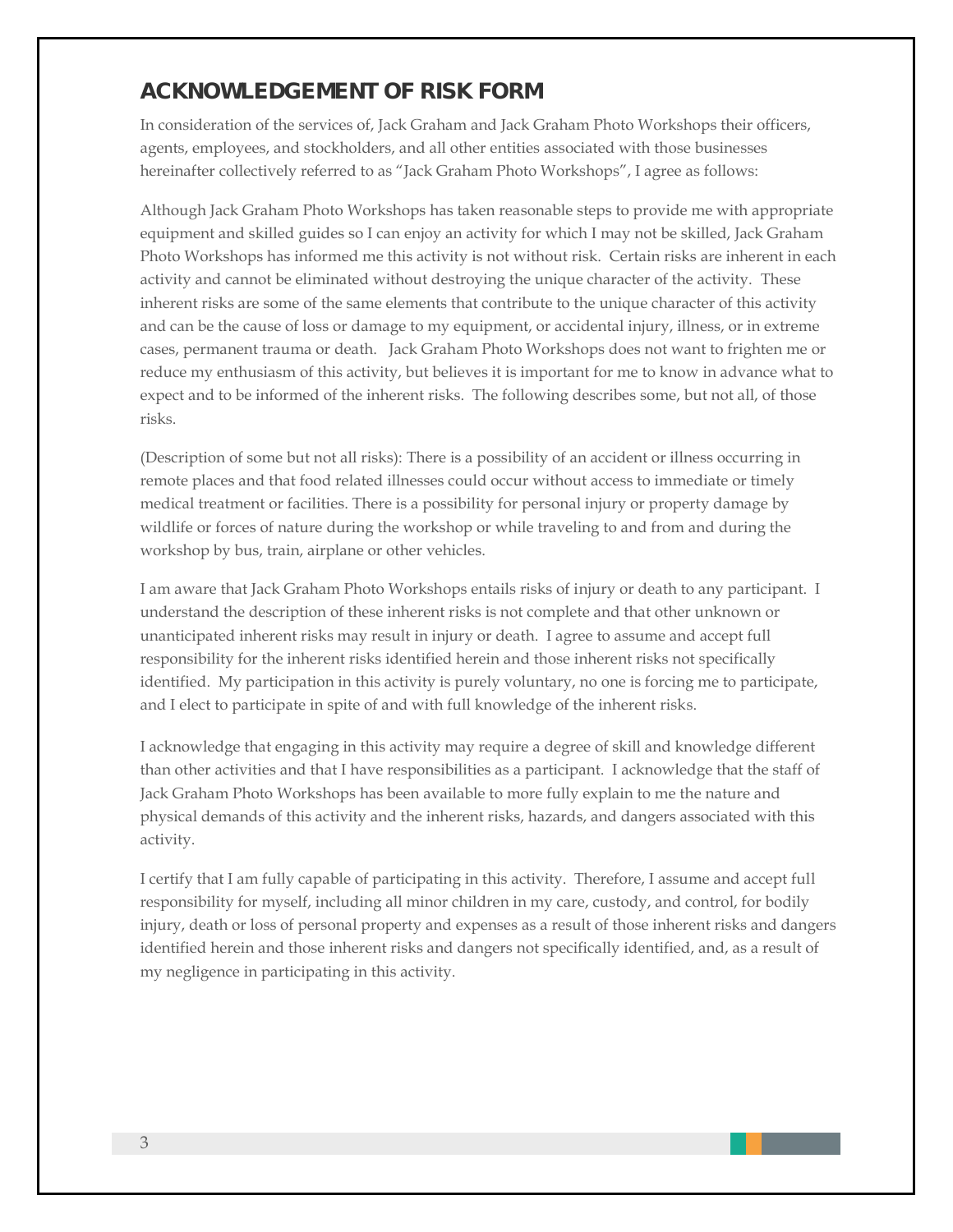I have carefully read, clearly understood and accepted the terms and conditions stated herein and acknowledge that this agreement shall be effective and binding upon me, my heirs, assigns, personal representative and estate and for all members of my family, including minor children.

\_\_\_\_\_\_\_\_\_\_\_\_\_\_\_\_\_\_\_\_\_\_\_\_\_\_\_\_\_\_\_\_ \_\_\_\_\_\_\_\_\_\_\_\_\_\_\_\_\_\_\_\_\_\_\_\_\_\_\_\_\_\_\_\_\_\_\_\_

| Signature |
|-----------|
| Date      |

 $\mathcal{L}_\text{max}$ 

Print Name

Signature of Parent or Guardian is required if participant is under 18 years of age. *(Persons under the age of 18 must be accompanied by parent or guardian)*

# *CONTINUE DOWN TO REGISTRATION FORM*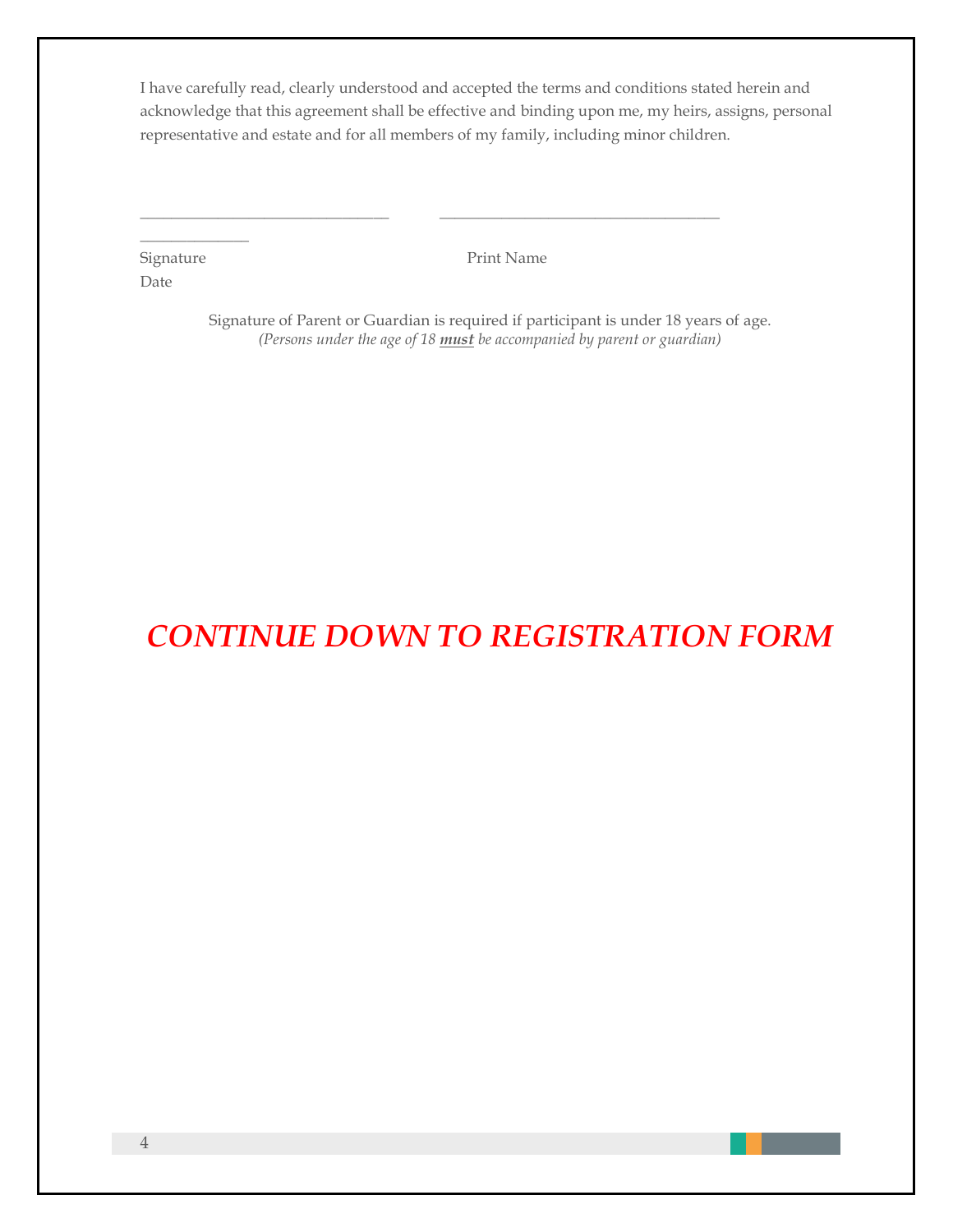#### **GRAHAM/FORTNEY PHOTOGRAPHY SYMPOSIUM**

#### **registration form**

[WEBSITE](http://www.gfpsym.com/) [EMAIL](mailto:jack@jackgrahamphoto.com) 503-625-1430 (Office)

EVENTLOCATION \_\_\_\_\_\_\_\_\_\_\_\_\_\_\_\_\_\_\_\_\_\_\_\_\_\_\_\_\_\_\_\_\_\_\_\_\_ DATE\_\_\_\_\_\_\_\_\_\_\_\_\_\_\_\_\_\_

#### **REQUIRED INFORMATION**

| Name                                    | Home Phone                                                                                      | Cell Phone |
|-----------------------------------------|-------------------------------------------------------------------------------------------------|------------|
|                                         |                                                                                                 |            |
|                                         |                                                                                                 |            |
| Address                                 |                                                                                                 |            |
|                                         |                                                                                                 |            |
|                                         |                                                                                                 |            |
| <b>Emergency Contact</b>                |                                                                                                 |            |
|                                         |                                                                                                 |            |
| Email                                   |                                                                                                 |            |
|                                         |                                                                                                 |            |
|                                         |                                                                                                 |            |
| Website/blog                            |                                                                                                 |            |
|                                         |                                                                                                 |            |
|                                         |                                                                                                 |            |
|                                         | Please note that if you are under the age of 18, you must be accompanied by an adult or a legal |            |
|                                         |                                                                                                 |            |
|                                         | guardian and all forms must be signed by an adult or a legal guardian.                          |            |
|                                         |                                                                                                 |            |
| Health Information (Please be specific) |                                                                                                 |            |
|                                         |                                                                                                 |            |
|                                         |                                                                                                 |            |
|                                         |                                                                                                 |            |
|                                         |                                                                                                 |            |
|                                         |                                                                                                 |            |
| Food Allergies                          |                                                                                                 |            |
|                                         |                                                                                                 |            |
|                                         |                                                                                                 |            |
|                                         |                                                                                                 |            |
|                                         |                                                                                                 |            |

#### **TRAVEL INFORMATION( if available)**

| Arrival Date and Time   | Arrival Flight   | Do you have a current<br>passport |
|-------------------------|------------------|-----------------------------------|
| Departure Date and Time | Departure Flight | Other travel info:                |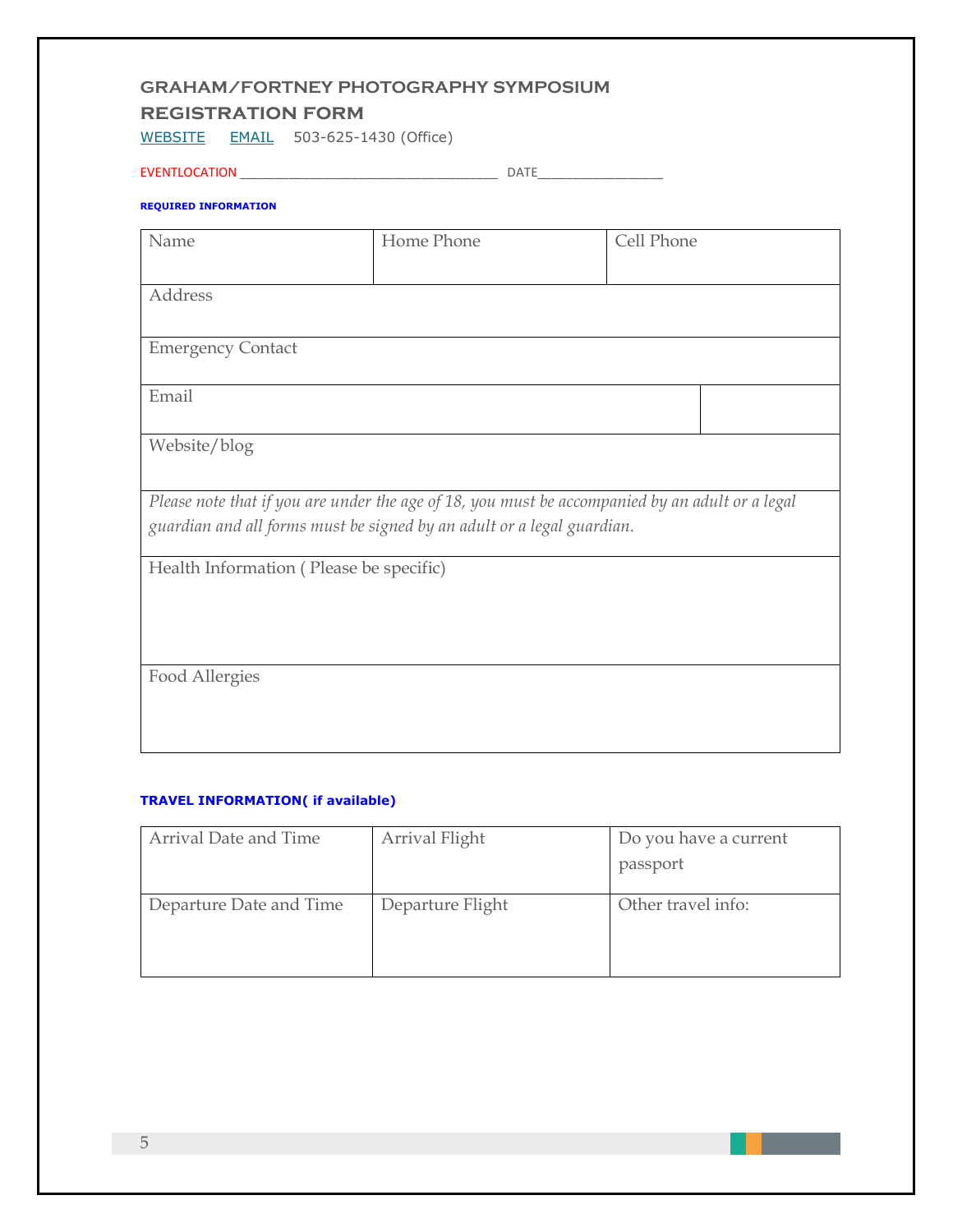#### **PHOTOGRAPHY BACKGROUND**

| Type of Camera Equipment used:                                                                | I consider my skills to be at the following |
|-----------------------------------------------------------------------------------------------|---------------------------------------------|
| Large or Medium Format<br>$\Box$                                                              | level                                       |
| Digital (DSLR) Brand<br>$\Box$                                                                | Novice<br>П                                 |
|                                                                                               | Amateur<br>П                                |
| Mirrorless Brand<br>□                                                                         | Advanced<br>П.                              |
|                                                                                               | $\Box$ Professional                         |
|                                                                                               |                                             |
|                                                                                               |                                             |
|                                                                                               | Strengths:                                  |
|                                                                                               |                                             |
|                                                                                               |                                             |
| Weaknesses:                                                                                   |                                             |
|                                                                                               |                                             |
|                                                                                               |                                             |
|                                                                                               |                                             |
|                                                                                               |                                             |
|                                                                                               |                                             |
|                                                                                               |                                             |
| How did you hear of these workshops?                                                          |                                             |
|                                                                                               |                                             |
| Thank you for your consideration and interest. We look forward to having you on our<br>event. |                                             |
| Jack Graham & Bill Fortney                                                                    |                                             |
| Please sign below:                                                                            |                                             |

| Signature | Date |
|-----------|------|
|           |      |
|           |      |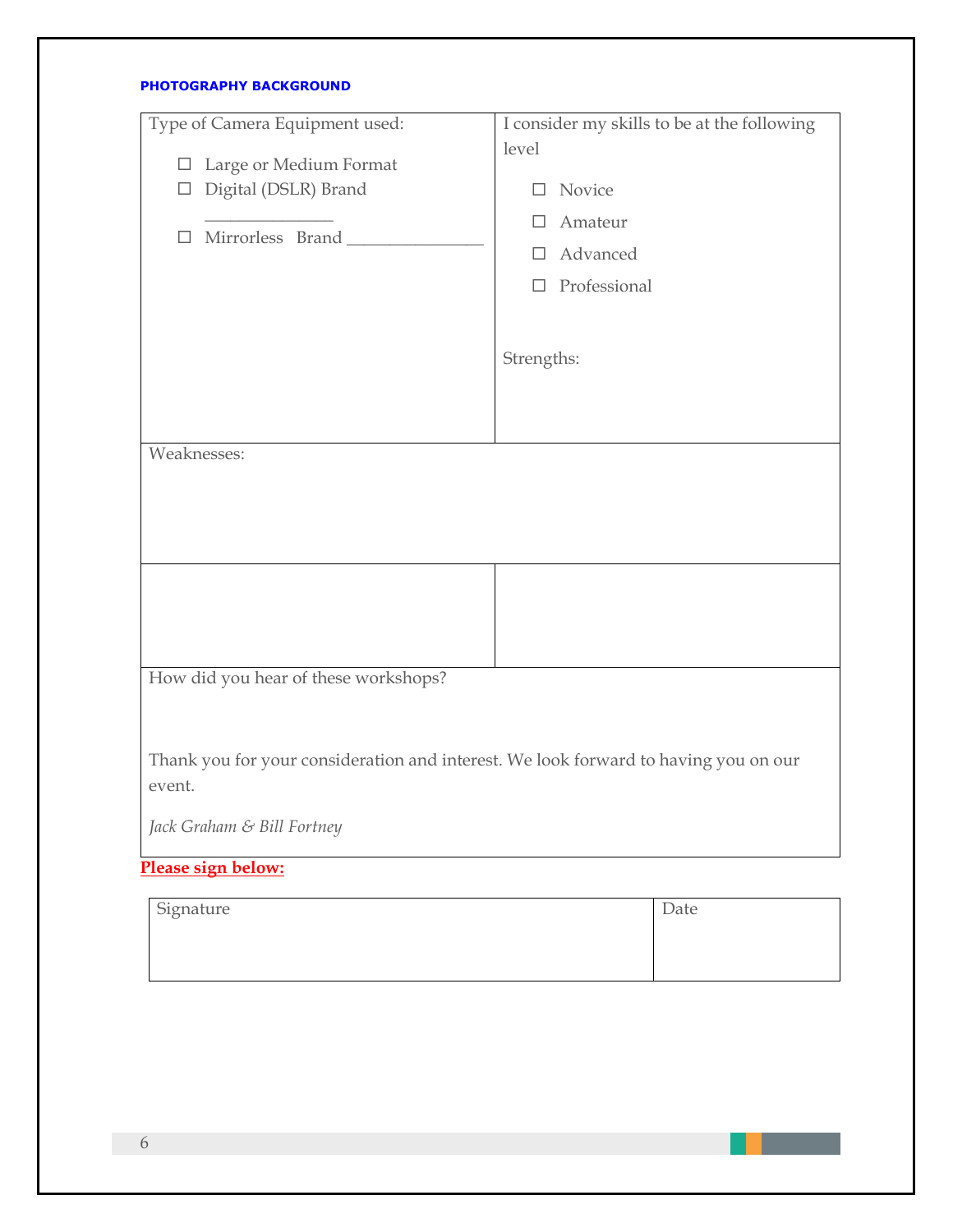## **JACK GRAHAM PHOTO WORKSHOPS**

#### **Credit Card Authorization Form**

PAYMENT CAN BE MADE USING YOUR VISA or MASTERCARD: **VISA WISH** 



*(Your card will show a charge to Jack Graham Photography LLC)*

#### **Jack Graham Photography**

18803 111th Avenue Court East Puyallup, WA 98374 (503) 625-1430(o) or (503) 333-8699(c)

I, \_\_\_\_\_\_\_\_\_\_\_\_\_\_\_\_\_\_\_\_\_\_\_\_\_\_\_\_\_\_\_\_\_, do hereby authorize Jack Graham

Photography LLC to charge the below listed credit card in the total amount of: \$

Credit Card Number:

Name as it appears on card:

| Exp. Date: |  |
|------------|--|
|            |  |

 $\overline{\phantom{a}}$  , where  $\overline{\phantom{a}}$  , where  $\overline{\phantom{a}}$  , where  $\overline{\phantom{a}}$ 

CVV2 Code (3 digit code on back of cc): \_\_\_\_\_\_\_\_\_\_\_\_\_\_\_\_\_\_\_\_

\_\_\_\_\_\_\_\_\_\_\_\_\_\_\_\_\_\_\_\_\_\_\_\_\_\_\_\_\_\_\_\_\_\_\_\_\_\_\_\_\_\_\_\_\_\_\_\_\_\_\_\_\_\_\_\_

Billing Address of CC:

Contact Phone Number:

Total Amount Authorized: \$ \_\_\_\_\_\_\_\_\_\_\_\_\_\_\_\_\_\_\_\_\_\_\_\_\_\_\_

\_\_\_\_\_\_\_\_\_\_\_\_\_\_\_\_\_\_\_\_\_\_\_\_\_\_\_\_\_\_\_\_\_\_\_\_\_\_\_\_\_\_\_\_\_\_\_\_\_\_\_\_\_\_

Signature of Cardholder:

# Click [HERE TO PAY VIA PAY PAL.](http://paypal.me/JACKGRAHAMPHOTO)